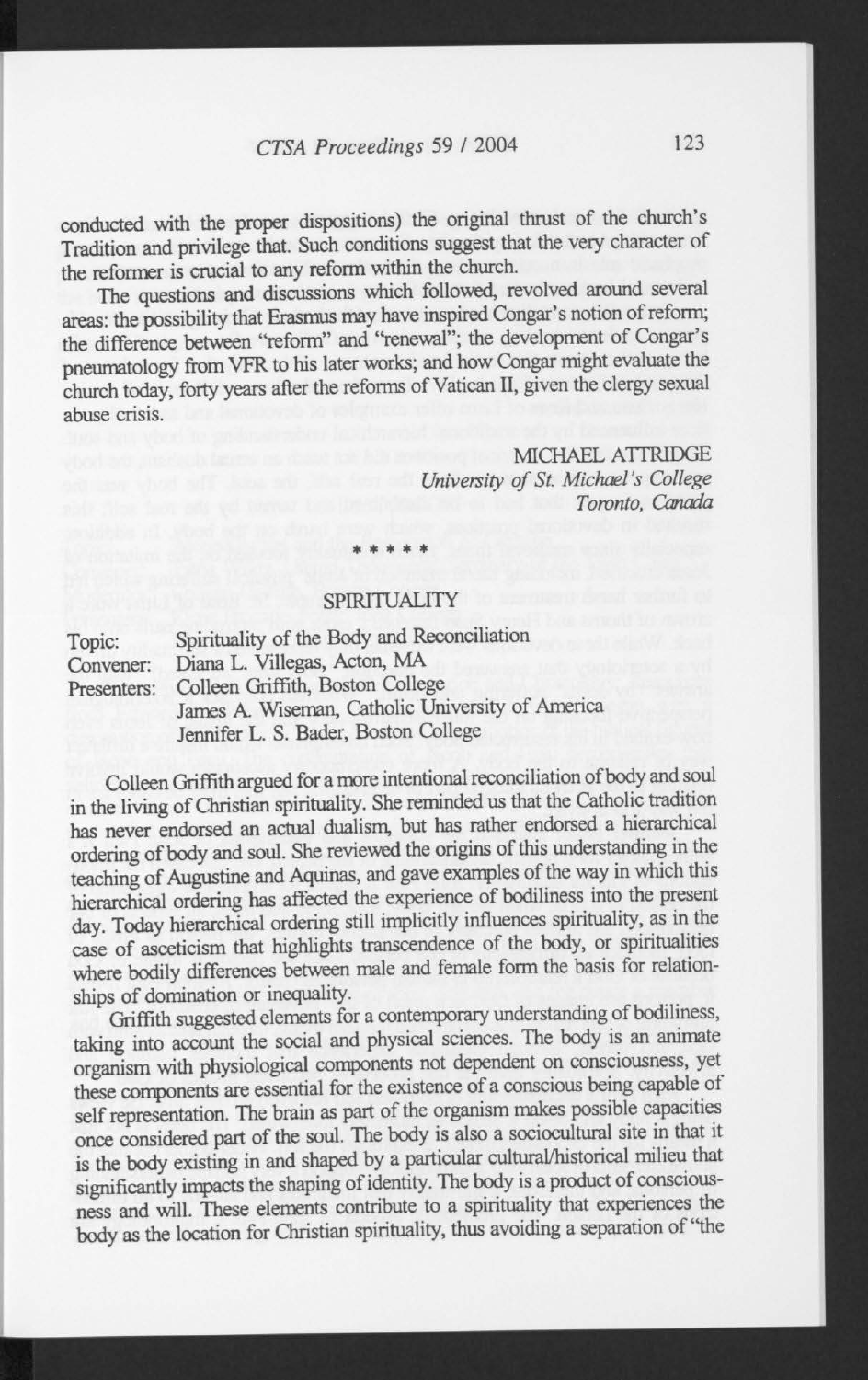spiritual" from embodied living. Griffith suggests several implications that flow from such an embodied spirituality. For example, such a spirituality can serve a prophetic role in a culture where the body is objectified by consumerism, or underrated in disembodied forms of technological communications.

James Wiseman discussed treatment of the body in Christian spirituality. He pointed to Jesus' healing ministry, showing God's care for our physical wellbeing, and contrasts this to the harsh treatment of the body that formed part of thousands of years of spirituality. Texts from the lives of Francis of Assisi, Henry Suso and Rose of Lima offer examples of devotional and ascetical practices influenced by the traditional hierarchical understanding of body and soul. Despite the fact that doctrinal positions did not teach an actual dualism, the body was experienced as separate from the real self, the soul. The body was the problematic part that had to be disciplined and tamed by the real self; this resulted in devotional practices, which were harsh on the body. In addition, especially since medieval times, much spirituality focused on the imitation of Jesus crucified, including literal imitation of Jesus' physical suffering which led to further harsh treatment of the body. For example, St. Rose of Lima wore a crown of thorns and Henry Suso fastened a cross with protruding nails onto his back. While these devotions were extreme, they represented a spirituality driven by a soteriology that answered the question, "how were we saved?" with the answer "by Jesus' suffering and death." Wiseman proposes a soteriological perspective focusing on the full Paschal mystery and the image of Jesus even now exalted in his resurrected body. Such an emphasis would inspire a different way of relating to the body. A more contemporary asceticism would involve relating to the body as integral part of an enduring self that must be cared for in the way life is lived.

Jennifer Bader analyzed the strengths and weaknesses of John Paul II's anthropology for a holistic understanding of the person, and discussed the implications of this for spirituality. John Paul II argues for a complete integration of the person in action; when we act, body, soul, mind and heart, all aspects of our personhood are unified precisely in our action. Further, the person as image of God, includes all dimensions of the person, since the person is image of God because of God's relationship to human persons as creator. As John Paul II puts it, persons are images of God as a result of the "covenant of creation." The full unfolding of this reality is accomplished through living, through relationship with God and others, through conscious experience that includes intuition and affectivity. Spirituality involves this process of becoming images of God.

John Paul's understanding of body and selfhas evolved over time. He views being a body and being a person as intimately intertwined. The body is not just a means for the expression of self; it expresses the self. Bader points out that the above elements of John Paul's anthropology support a very holistic understanding of persons, and therefore, a spirituality that integrates and attends to all dimensions of the person. The problematic aspects of John Paul's anthropology are